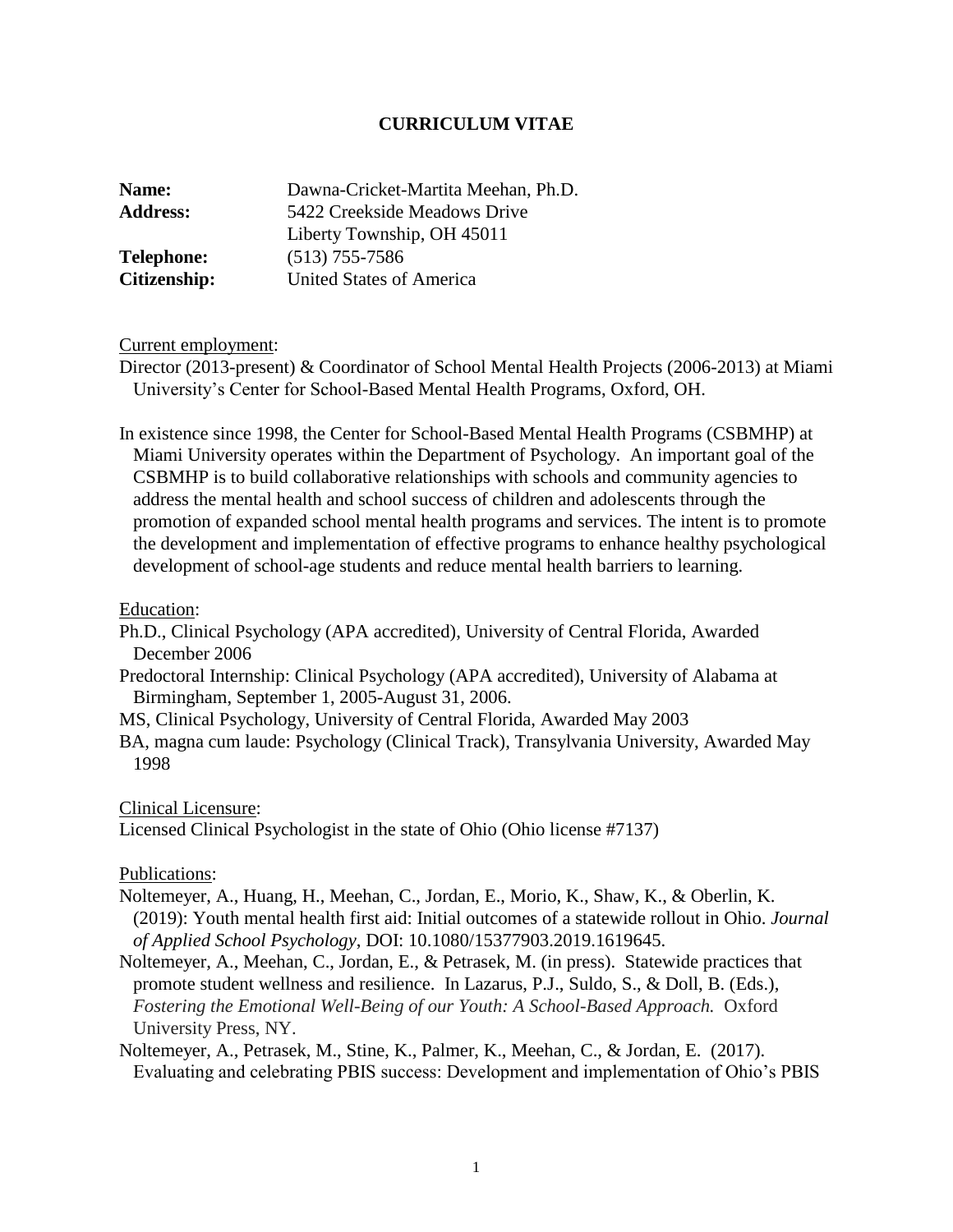Recognition System. Journal of Applied School Psychology. <http://dx.doi.org/10.1080/15377903.2017.1381659>

- Flaspohler, P.F., Meehan, C., Maras, M.A., & Keller, K. (2012). Ready, willing and able: Developing a support system to promotion dissemination and implementation of schoolbased prevention programs. *American Journal of Community Psychology,* Published online: DOI 10.1007/s10464-012-9520-z.
- Meehan, C. (2011). *The Right to be Safe: Putting an End to Bullying Behavior*. Minneapolis, MN: Search Institute Press.
- Ferguson, C. J. & Meehan, D.C. (2011). With friends like these…: Peer delinquency influences across age cohorts on smoking, alcohol and illegal substance use. *European Psychiatry.*
- Ferguson, C.J., & Meehan, D.C. (2011). Saturday night's alright for fighting: Antisocial traits, fighting, and weapons carrying in a large sample of youth. *Psychiatric Quarterly*, *81* (4), 293-302.
- Meehan, C., & Kerig, P. (2009). Violence Among School-Aged Youth: An Examination of School, Gang, Dating, and Sexual Violence. In C. Ferguson (Ed.), *Violent crime: Clinical and social implications.* Thousand Oaks, CA: Sage.
- Meehan, D.C.M. (2007). Predicting alcohol and substance abuse treatment outcomes among Hispanic and African American substance abusers. *Dissertation Abstracts International: Section B: The Sciences and Engineering*, *67* (11-B), 6742.
- Renk, K., Roddenberry, A., Oliveros, A., Roberts, R., Meehan, C., & Lindquist, L. (2007). An examination of conflict in emerging adulthood between college students and their parents. *Journal of Intergenerational Relationships*, *4* (4), 43-61*.*
- Schumacher, J.E., Milby, J.B., Wallace, D., Meehan, D.C., Kertesz, S., Vuchinich, R., Dunning, J., Usdan, S. (2007). Meta-analysis of day treatment and contingency management dismantling research: Birmingham homeless cocaine studies (1990-2006). *Journal of Consulting and Clinical Psychology*, *75* (5), 823-828.
- Ferguson, C.J., & Meehan, D.C. (2005). An analysis of females convicted of sex crimes in the state of Florida. *Journal of Child Sexual Abuse*, *14* (1), 75-89.
- Myers, C., Negy, C., & Meehan, D.C. (2005). Caucasian American culture: Contemporary identity, challenges, and clinical implications. *Psychology and Education: An Interdisciplinary Journal*, *42* (1), 21-37.
- Myers, C.A., Meehan, D.C.M., & Negy, C. (2004). Caucasian Americans: The forging of an identity and culture. In C. Negy (Ed.), *Cross-cultural psychotherapy: Toward a critical understanding of diverse clients*. Reno, NV: Bent Tree Press, 187-204.
- Vogel, J., Bowers, C., Meehan, C., Hoeft, R., & Bradley, K. (2004). Virtual reality for life skills education: Program evaluation. *Deafness and Education International*, 6 (1), 39-50.
- Meehan, C., & Negy, C. (2003). Undergraduate students' adaptation to college: Does being married make a difference. *Journal of College Student Development, 44* (5), 670-690*.*
- Renk, K., Roberts, R., Roddenberry, A., Luick, M., Hillhouse, S., Meehan, C., Oliveros, A., & Phares, V. (2003). Mothers, fathers, gender role, and time parents spend with their children. *Sex Roles, 48* (7-8), 305-315.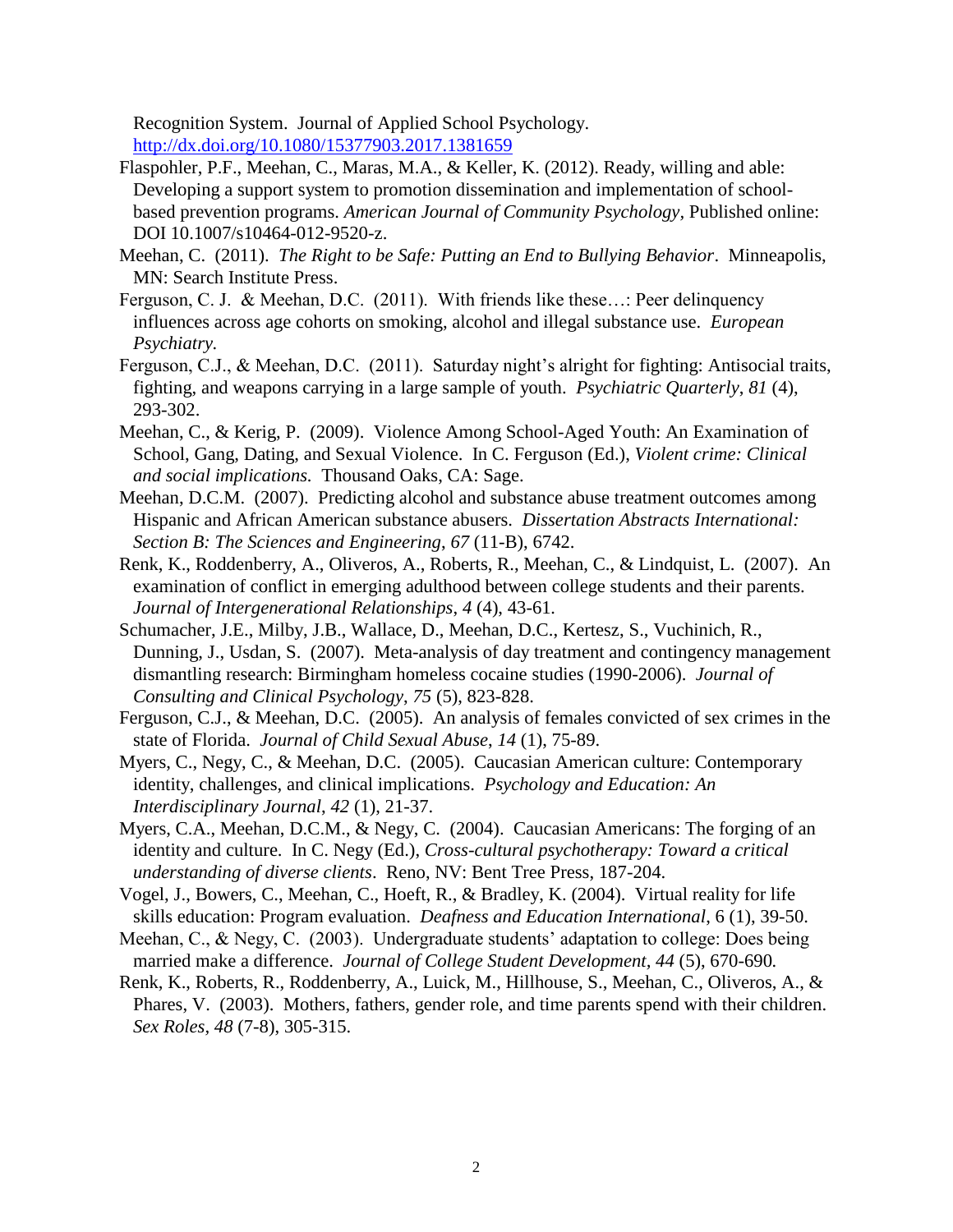Grant/Principal Investigator Experience:

- *Evaluation of Butler County's Family Treatment Drug Court (FTDC; \$212,448).* Effective October 1, 2017 through September 30, 2022; Funded by the Butler County Board of Commissioners/Butler County Mental Health & Addiction Recovery Services (BCMHARS) board with pass-through funds from the Substance Abuse and Mental Health Services Administration (SAMHSA).
- *Research Partner for Comprehensive Opioid Abuse Site-based Program (COAP; \$40,000).*  Effective October 1, 2018 through September 30, 2020; Funded by the Butler County Mental Health & Addiction Recovery Services (BCMHARS) board with pass-through funds from U.S. Department of Justice, Office of Justice Programs.
- *Butler County Parent Project/Why Try Evaluation (\$12,000).* Effective October 1, 2017 through September 30, 2019; Funded by the Butler County Educational Service Center (ESC).
- *Making Ohio AWARE: Building Statewide Mental Health First Aid Capacity (\$1,855,388).*  Effective October 1, 2014 through September 31, 2019; Funded by Substance Abuse & Mental Health Services Administration (SAMHSA) with pass-through funds from the Ohio Department of Education.
- *Positive Transformations for Ohio Schools: Building Statewide Positive Supports (\$743,823).*  Effective October 1, 2014 through September 31, 2019; Funded by U.S. Department of Education, Office of Elementary and Secondary Education with pass-through funds from the Ohio Department of Education.
- *Safe Schools/Healthy Students Local Evaluation Plan for Greene County Educational Service Center (\$136,529.41).* Effective July 1, 2015 through September 30, 2018; Funded by the Greene County Educational Service Center (with pass-through funds from the Substance Abuse & Mental Health Services Administration (SAMHSA).
- *Evaluation Plan of Triple P Positive Parenting Program for Greene County Educational Service Center (\$10,000).* Effective July 1, 2017 through June 30, 2018; Funded by the Greene County Educational Service Center (with pass-through funds from the Ohio Children's Trust Fund).
- *System of Care Summit (\$92,000).* Effective May 1, 2018 through June 30, 2019; Funded by Ohio Department of Mental Health & Addiction Services (OhioMHAS).
- *2017 and 2018 OPEC Conferences (\$200,000).* Effective December 1, 2016 through June 30, 2018; Funded by Ohio Department of Mental Health & Addiction Services (OhioMHAS).
- *Audit of School & Community Mental Health Services for Bartholomew Consolidated School Corporation (\$7,380*). Effective July 1, 2016 through June 30, 2017; Funded by Bartholomew Consolidated School Corporation.
- *System of Care Digital Training Grant (\$51,494).* Effective January 1, 2017 through June 30, 2017; Funded by Butler County Family and Children First Council (pass through funds from DoDD and OhioMHAS).
- *A Butler County Parent Project Evaluation Plan (\$11,160)*. Effective May 15, 2015 through August 30, 2016; Funded by Butler County Family and Children First Council.
- *Evaluation of the Cincinnati Youth Collaborative Professional Development Project (\$3,208)*. Effective November 15, 2016 through July 1, 2018; Funded by Mayerson Academy.
- *Miami University/OHMHAS Statewide Coordination of Youth Mental Health First Aid (YMHFA; \$74,000).* Effective April 17, 2015 through June 30, 2016; Funded by the Ohio Department of Mental Health and Addiction Services.